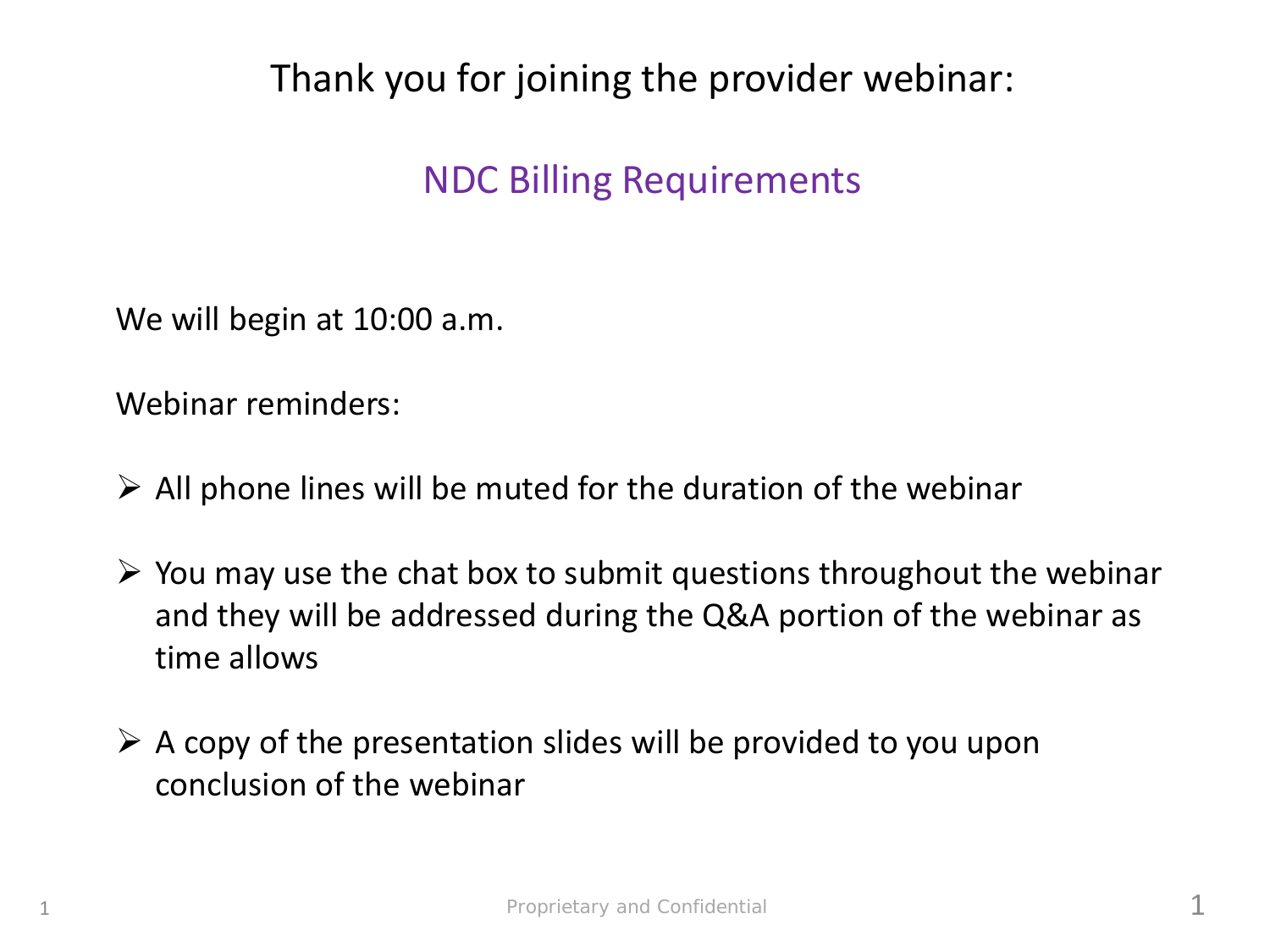

# **NDC Billing Requirements** July 29, 2019

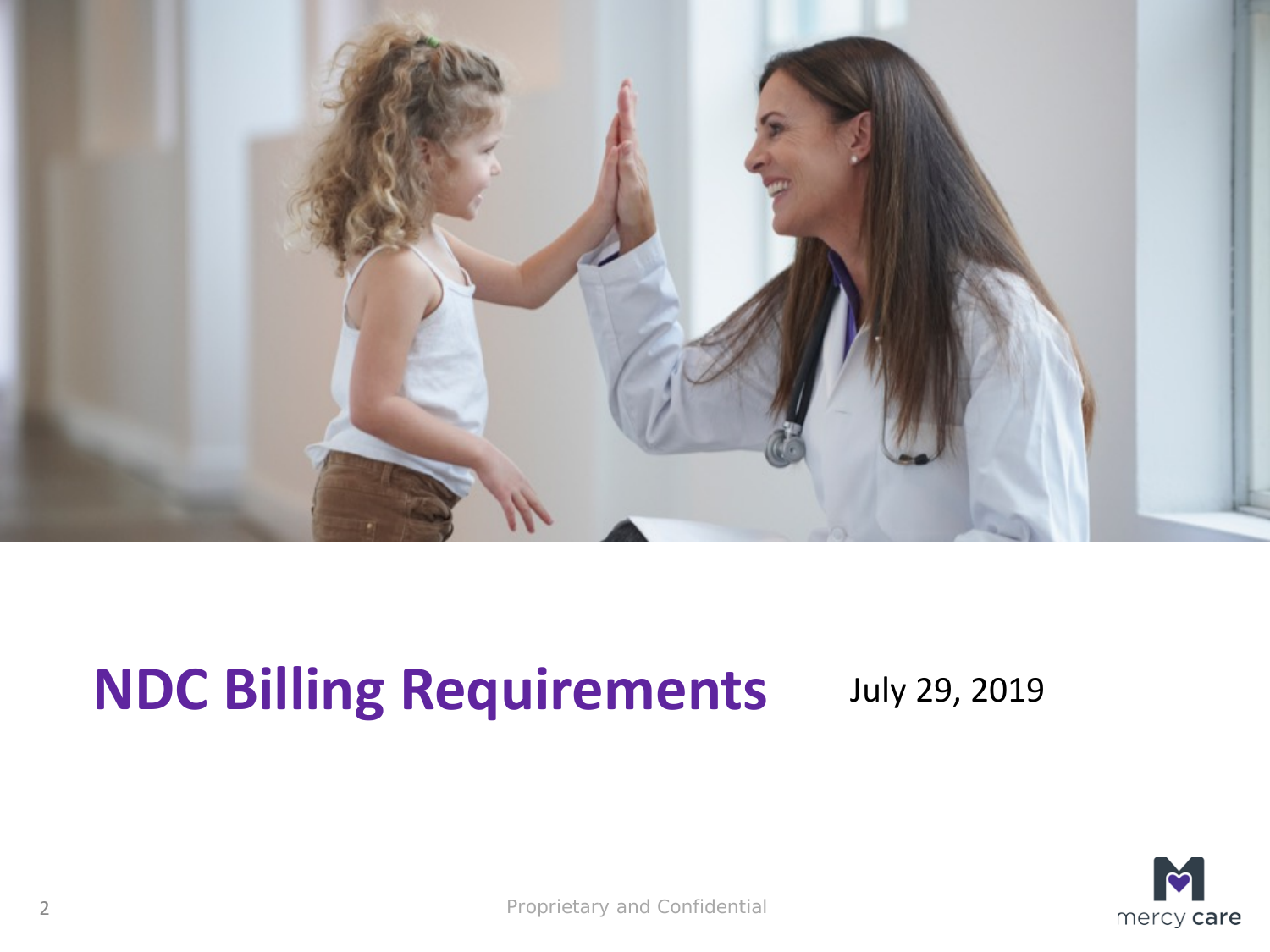### **Agenda**

- Welcome and Opening Remarks
- AHCCCS Billing Requirements
- Encounter Editing for HCPCS/NDC Combinations
- Billing Errors Mercy Care Sees
- **Questions**

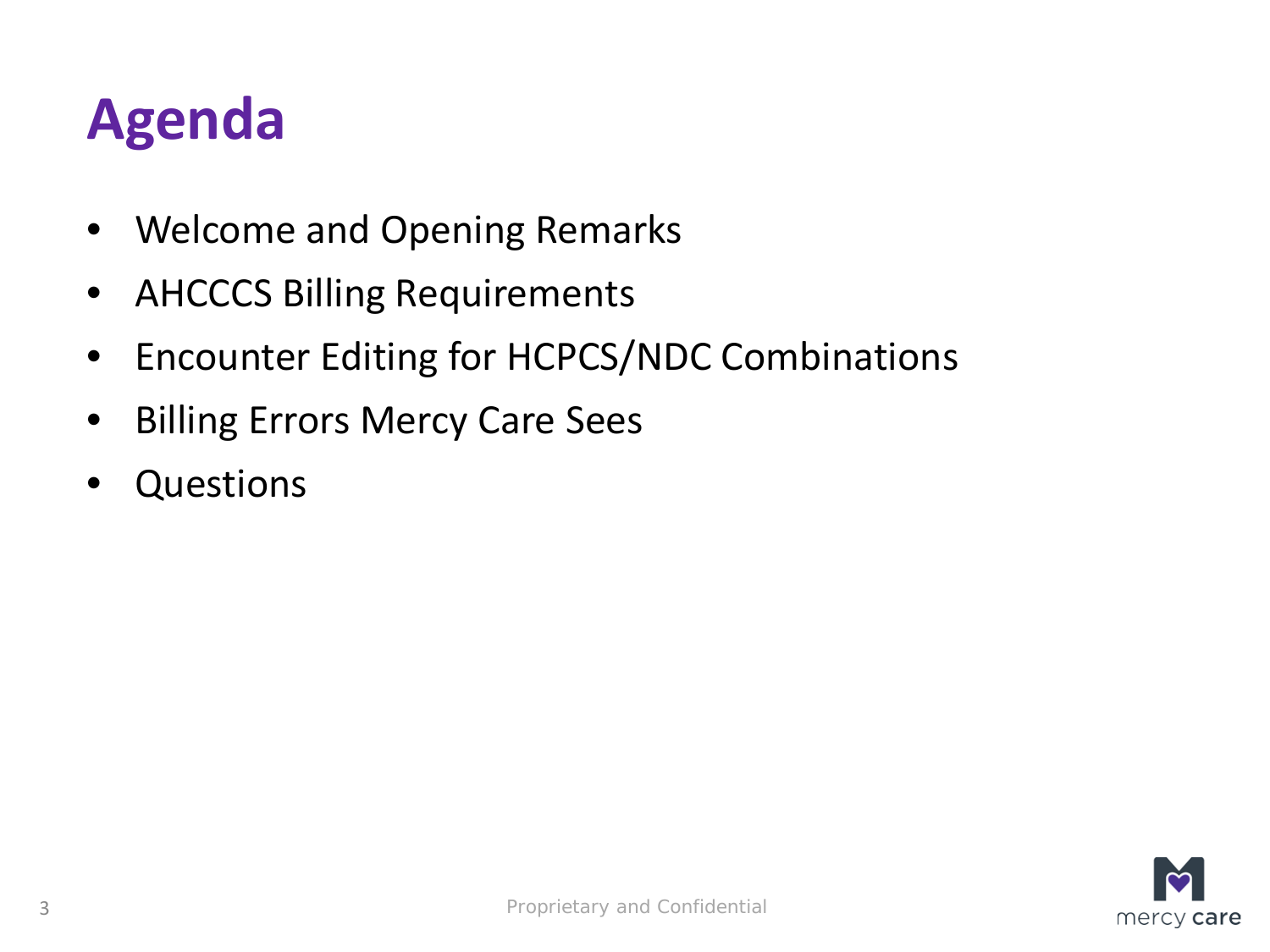

#### Mission

#### Mercy Care exists to address and advocate for the comprehensive health of our members and families, including circumstances that impact their well-being, with special consideration for the underserved and those with complex health needs.

Our members live a healthier life and achieve their full potential.

Vision

#### Values

Our values guide us to approaching our work with integrity, confidence and clarity.

- COMPASSION: Mercy Care will pursue its mission with passion, enthusiasm, optimism and diligence.
- INNOVATION: Mercy Care will be innovative thought leaders transforming the care delivery system.
- COLLABORATION: Mercy Care will seek partners to create exceptional results.
- ADVOCACY: Mercy Care will work on behalf of the underserved and those with complex health needs to improve health outcomes.

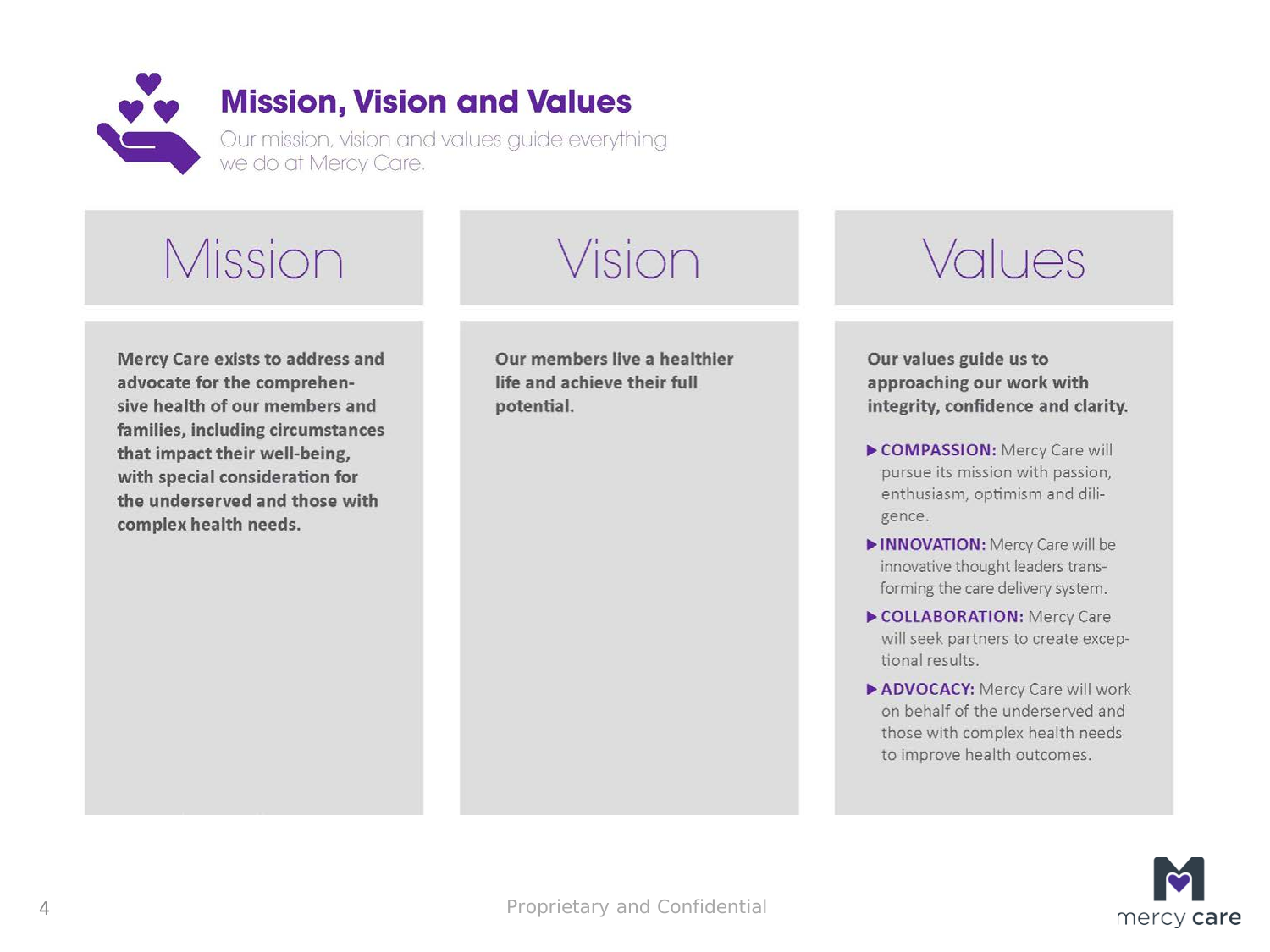# **AHCCCS Billing Requirements: CMS-1500**

- NDC information must be included as a memo on claim lines using required data elements
- Each line must begin with NDC Qualifier N4
- Valid 11-digit NDC must immediately follow
- Note must conclude with a valid Unit of Measure including:
	- F2 International Unit
	- GR Gram (milligrams will not be accepted)
	- ML Milliliter
	- UN Unit (each)
- Only 1 NDC may be submitted per line/HCPCS code

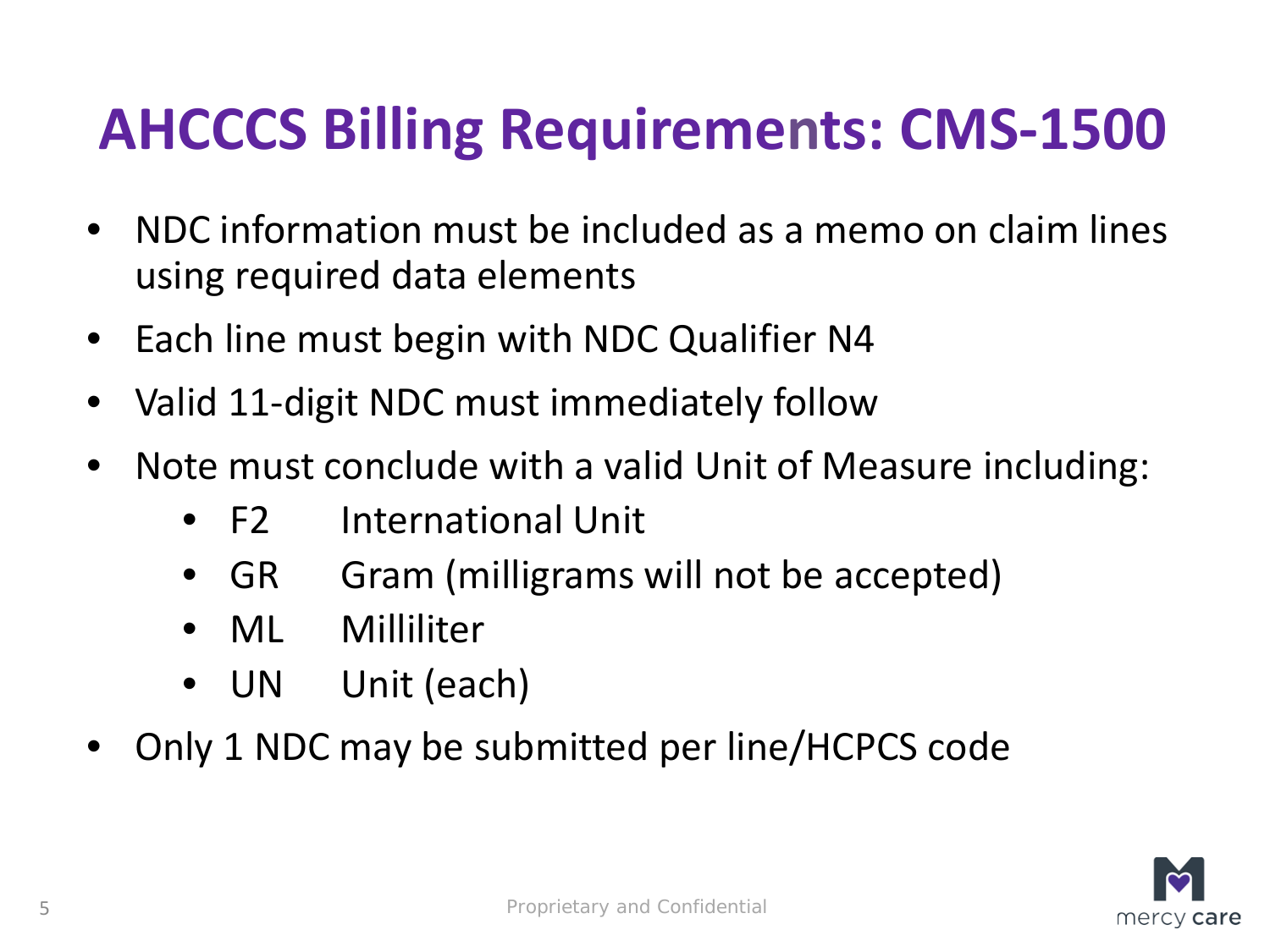# **AHCCCS Billing Requirements – UB-04**

- NDC information must be included in Form Locator 43 (Revenue Code Description)
- Each line must begin with NDC Qualifier N4
- Valid 11-digit NDC must immediately follow
- Note must conclude with a valid Unit of Measure including:
	- F2 International Unit
	- GR Gram (milligrams will not be accepted)
	- ML Milliliter
	- UN Unit (each)
- Only 1 NDC may be submitted per line/HCPCS code

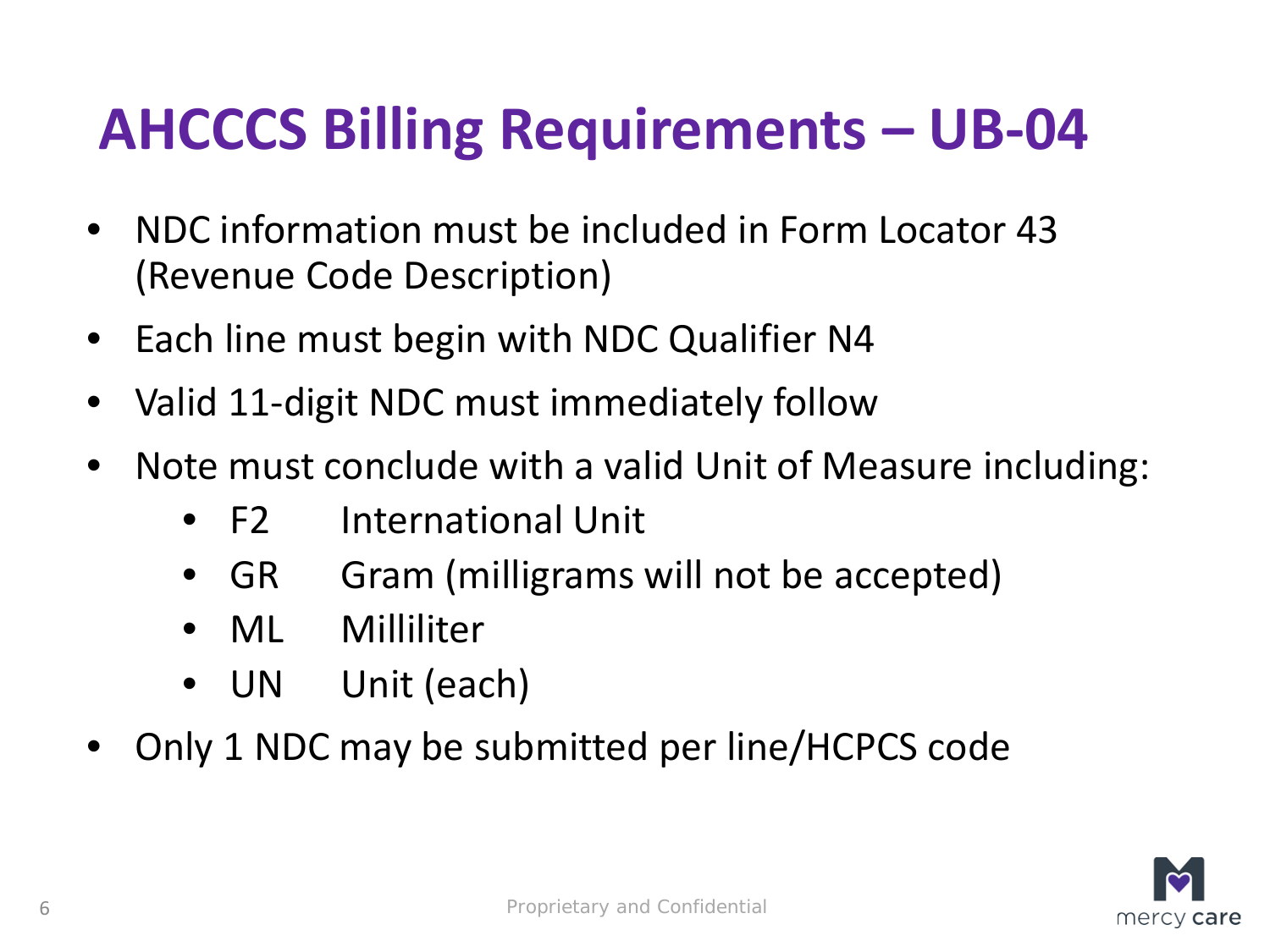#### **Resources**

All information regarding the paper claim submissions can be found in the AHCCCS Fee-for-Service Provider Manual:

- [Chapter 5: Billing on the CMS 1500 Claim Form](https://azahcccs.gov/PlansProviders/Downloads/FFSProviderManual/FFS_Chap05.pdf)
- [Chapter 6: Billing on the UB-04 Claim Form](https://azahcccs.gov/PlansProviders/Downloads/FFSProviderManual/FFS_Chap06.pdf)
- [NDC Billing Requirements FAQ](https://www.azahcccs.gov/PlansProviders/Downloads/PharmacyUpdates/NDCBillingRequirementsFAQs_Additional.pdf)

NDC information can be submitted electronically. Please review with your EDI clearinghouse for instructions on how to submit information through them.

• [AHCCCS 837 Standard Companion Transaction Guide](https://www.azahcccs.gov/Resources/Downloads/EDIchanges/EDIchangesAZ837ENCCG.pdf)

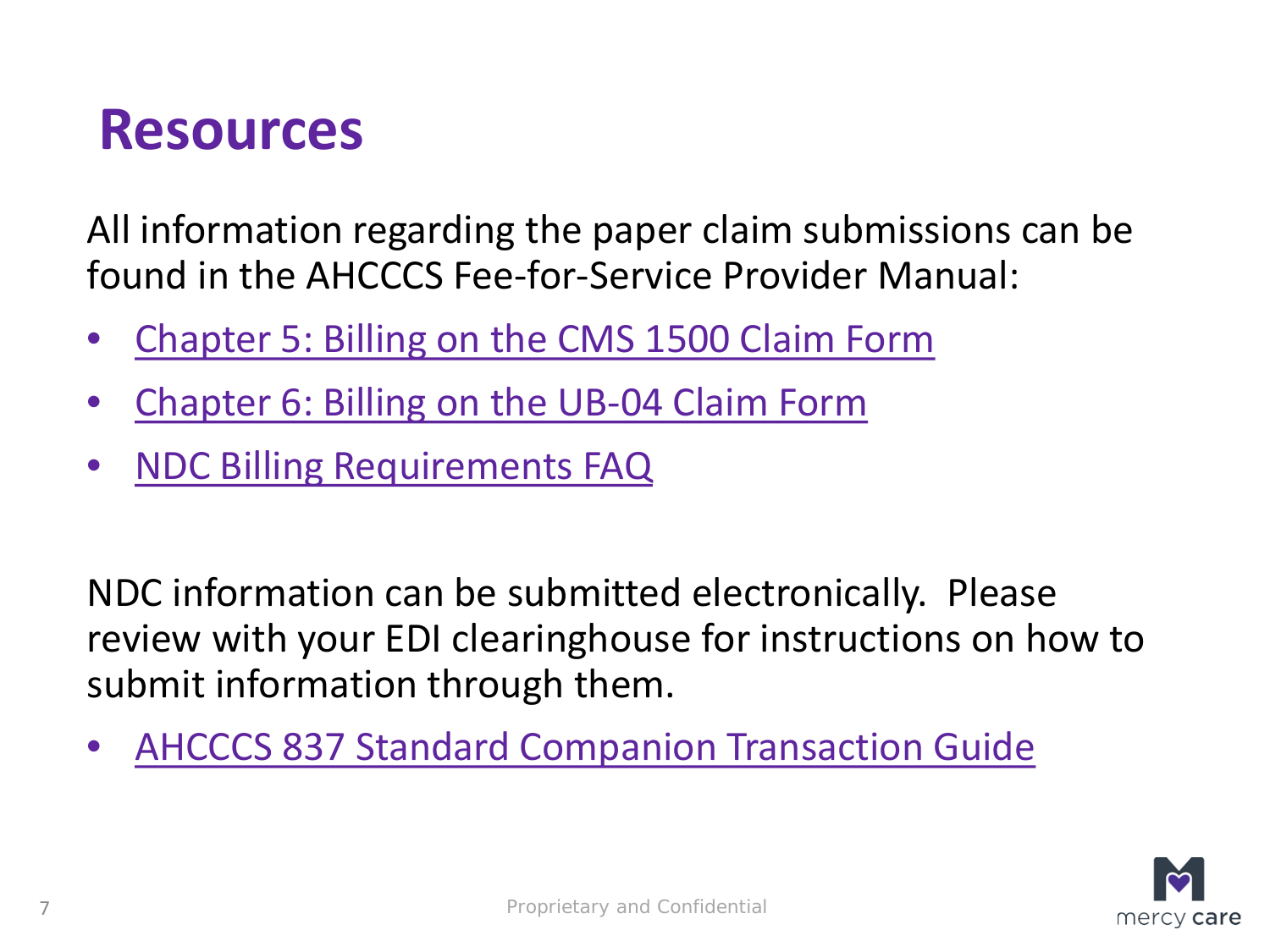#### **Encounter Editing**

- AHCCCS initially loaded PMMIS RF326 with Level II HCPCS for any active NDC on file
	- Devices and supplies not classified as drugs included
	- Does not include any Level I HCPCS codes
	- Table is updated weekly by AHCCCS
- In October 2018, AHCCCS began editing these combinations with encounter error S328
	- Prior to this time, this was considered a "soft" edit
	- This was moved to a "hard" denial edit at that time

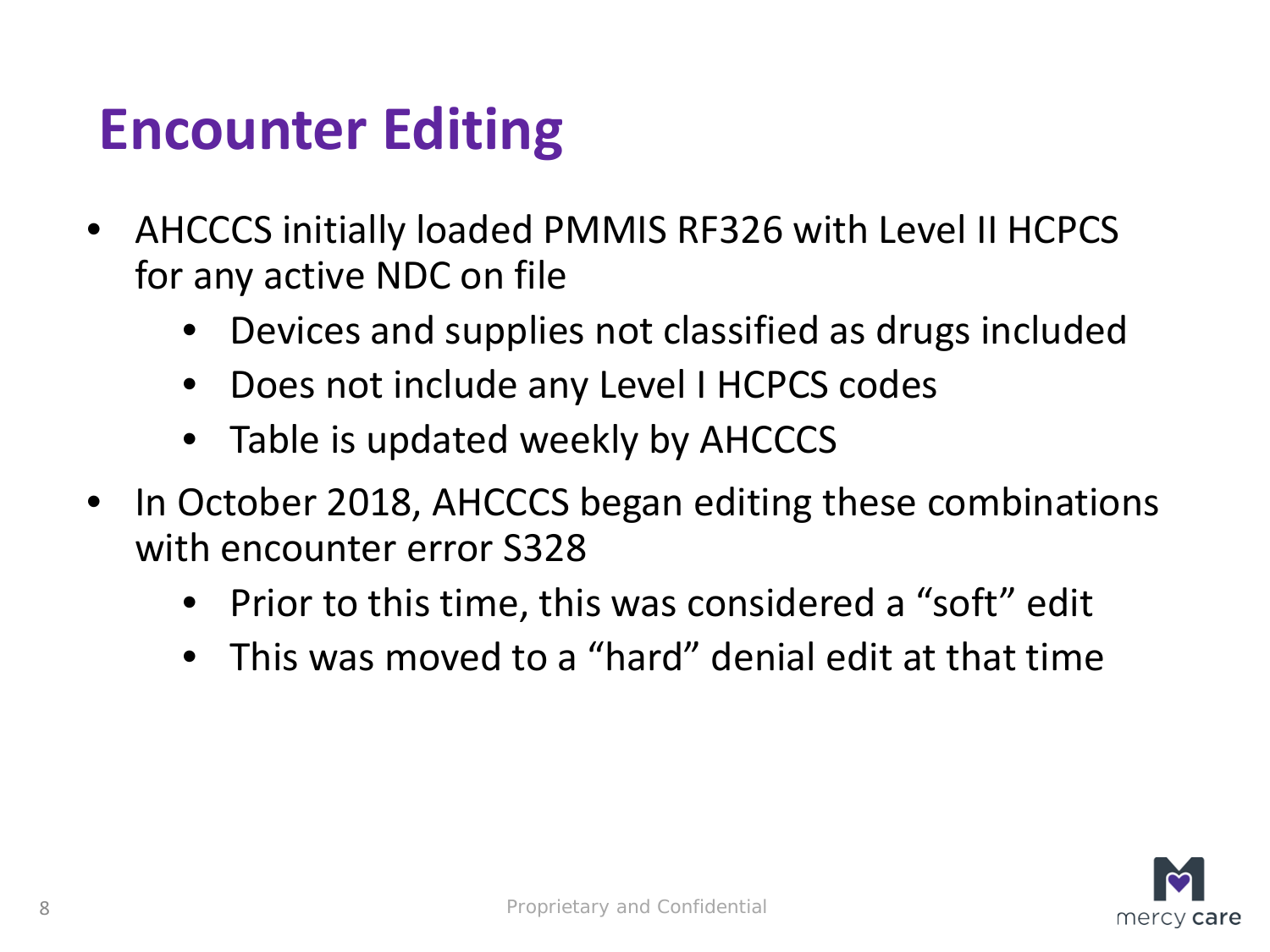#### **Example Data**

| TR: RF326 ACT: I              |                               | AHCCCS - REFERENCE | USER ID: 5M5 05/14/19 |
|-------------------------------|-------------------------------|--------------------|-----------------------|
| NTR: ________________________ |                               | NDC TO HCPCS       | 11:31:21              |
|                               |                               |                    | <b>RF03L326</b>       |
|                               | NDC: ___________ HCPCS: _____ |                    |                       |

| $\mathbb{D}$ NDC | <b>DESCRIPTION</b>               | <b>HCPCS</b> | SHORT DESCRIPTION    |  | <b>USR</b> |
|------------------|----------------------------------|--------------|----------------------|--|------------|
| 00074128002      | <b>HEPARIN LOCK FLUSH 10 UNI</b> | 11642        | INJ HEPARIN SODIUM P |  | <b>BAT</b> |
| 00074128005      | HEPARIN LOCK FLUSH 10 UNI        | 11642        | INJ HEPARIN SODIUM P |  | <b>BAT</b> |
| 00338811370      | HEPARIN (PORCINE) LOCK FL        | 11642        | INJ HEPARIN SODIUM P |  | <b>BAT</b> |
| 00409115170      | <b>HEPARIN LOCK FLUSH 10 UNI</b> | 11642        | INI HEPARIN SODIUM P |  | <b>BAT</b> |
| 00409115178      | <b>HEPARIN LOCK FLUSH 10 UNI</b> | 11642        | INJ HEPARIN SODIUM P |  | <b>BAT</b> |
| 00409115270      | <b>HEPARIN LOCK FLUSH 100 UN</b> | 11642        | INJ HEPARIN SODIUM P |  | <b>BAT</b> |
| 00409115278      | <b>HEPARIN LOCK FLUSH 100 UN</b> | 11642        | INJ HEPARIN SODIUM P |  | <b>BAT</b> |
| 00409128031      | <b>HEPARIN LOCK FLUSH 10 UNI</b> | 11642        | INJ HEPARIN SODIUM P |  | <b>BAT</b> |
| 00409128032      | HEPARIN LOCK FLUSH 10 UNI        | 11642        | INJ HEPARIN SODIUM P |  | <b>BAT</b> |
| 00409128033      | <b>HEPARIN LOCK FLUSH 10 UNI</b> | 11642        | INJ HEPARIN SODIUM P |  | <b>BAT</b> |
| 00409128035      | HEPARIN LOCK FLUSH 10 UNI        | 11642        | INJ HEPARIN SODIUM P |  | <b>BAT</b> |
| 00409128131      | <b>HEPARIN LOCK FLUSH 100 UN</b> | 11642        | INI HEPARIN SODIUM P |  | <b>BAT</b> |
| 00409128132      | HEPARIN LOCK FLUSH 100 UN        | 11642        | INJ HEPARIN SODIUM P |  | <b>BAT</b> |
| 00409128133      | HEPARIN LOCK FLUSH 100 UN        | 11642        | INJ HEPARIN SODIUM P |  | <b>BAT</b> |
| 00409128135      | HEPARIN LOCK FLUSH 100 UN        | 11642        | INJ HEPARIN SODIUM P |  | <b>BAT</b> |
|                  |                                  |              |                      |  |            |

 $PF: 1 = HLP$  2 = RTN 3 = CLR 4 = MSG

 $7 = UP$   $8 = DWN$ 

 $10 = TOP$  11=BOT 12=ESC

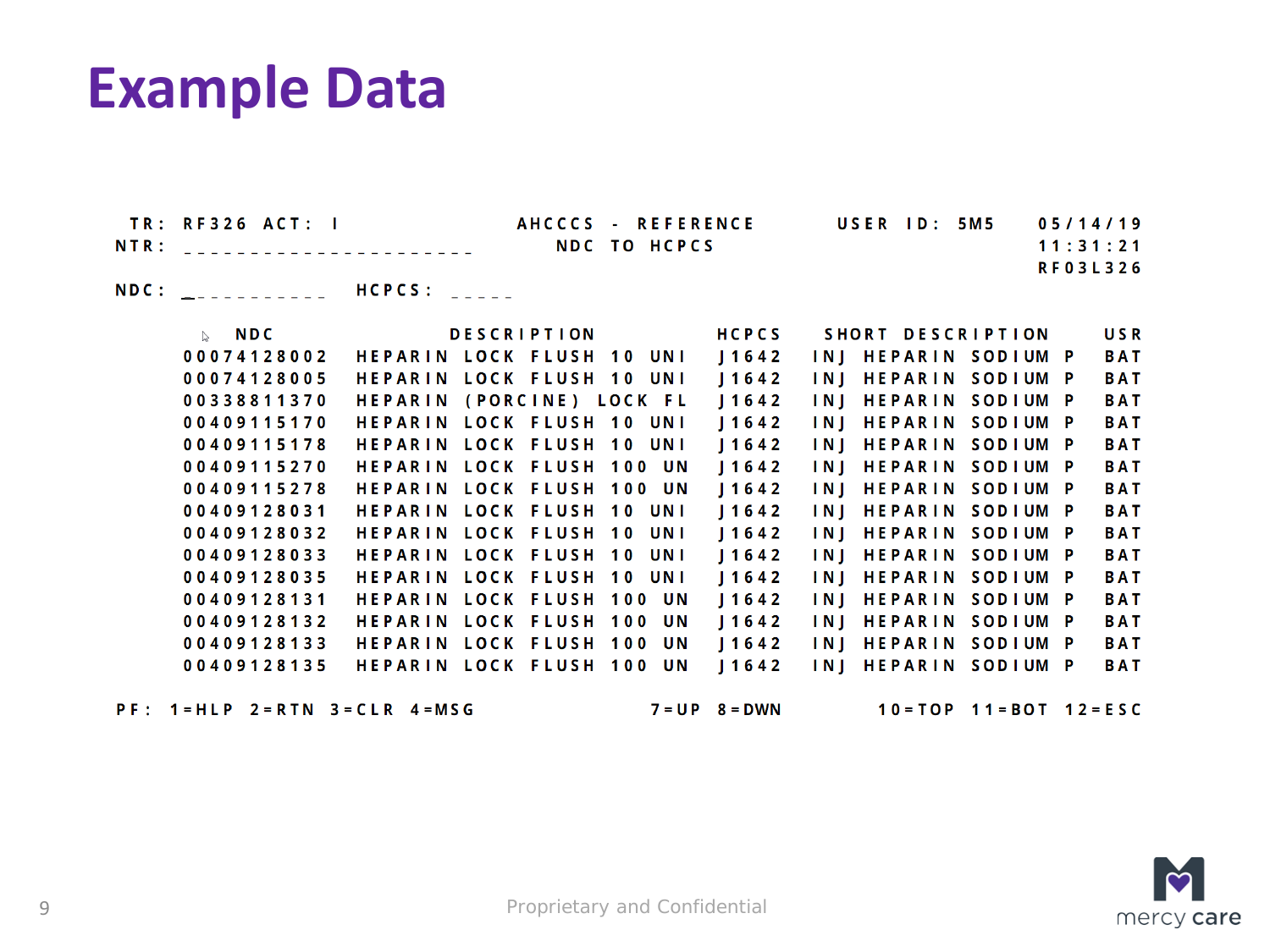### **Billing errors causing rejections or denials**

- Handwritten information is impossible to scan
	- o Keying errors are prevalent because data entry cannot read the writing
- Improper format
- NDC in the wrong place on the form
- Billing electronically can save a lot of hassle (you can bill COB electronically)
- Typos on the NDC
- Terminated NDC

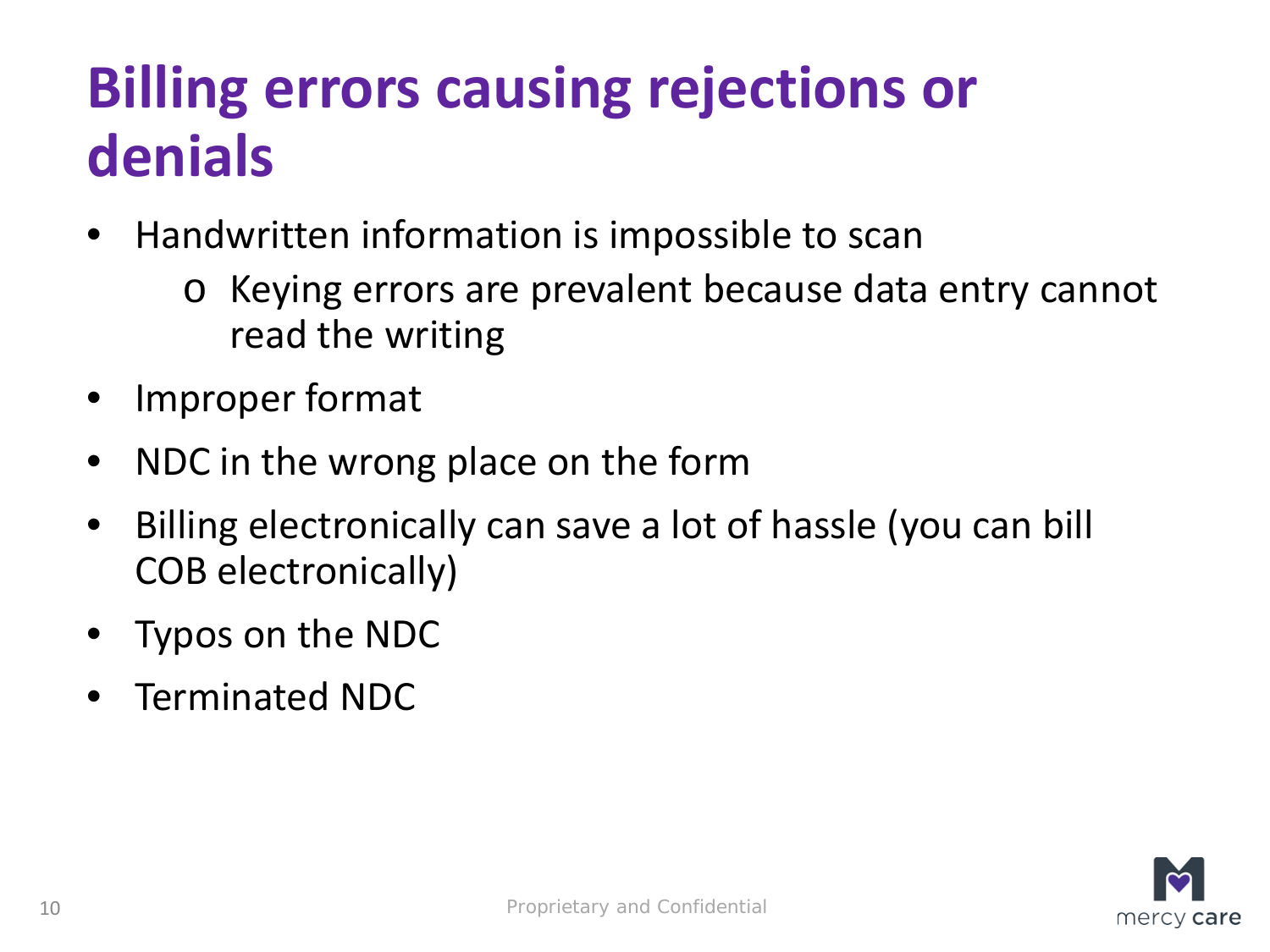#### **Provider Relations**

- Contact your Provider Relations Representative directly
- Locate your Provider Relations Representative on website
	- o [https://www.mercycareaz.org/providers/completecar](https://www.mercycareaz.org/providers/completecare-forproviders/) e-forproviders/

#### **Provider Relations Department**

You can reach our Provider Relations department by calling 602-263-3000 or 1-800-624-3879, Express Service Code 631

For your convenience, below you can find a listing of your assigned Provider Relations representative, as well as their detailed contact information:

- **Provider Relations Assignments Maricopa County**
- **Provider Relations Assignments ALTCS**
- **Provider Relations Assignments Pima County**
- **Provider Relations Assignments All Other Counties**
- **Provider Relations Management**

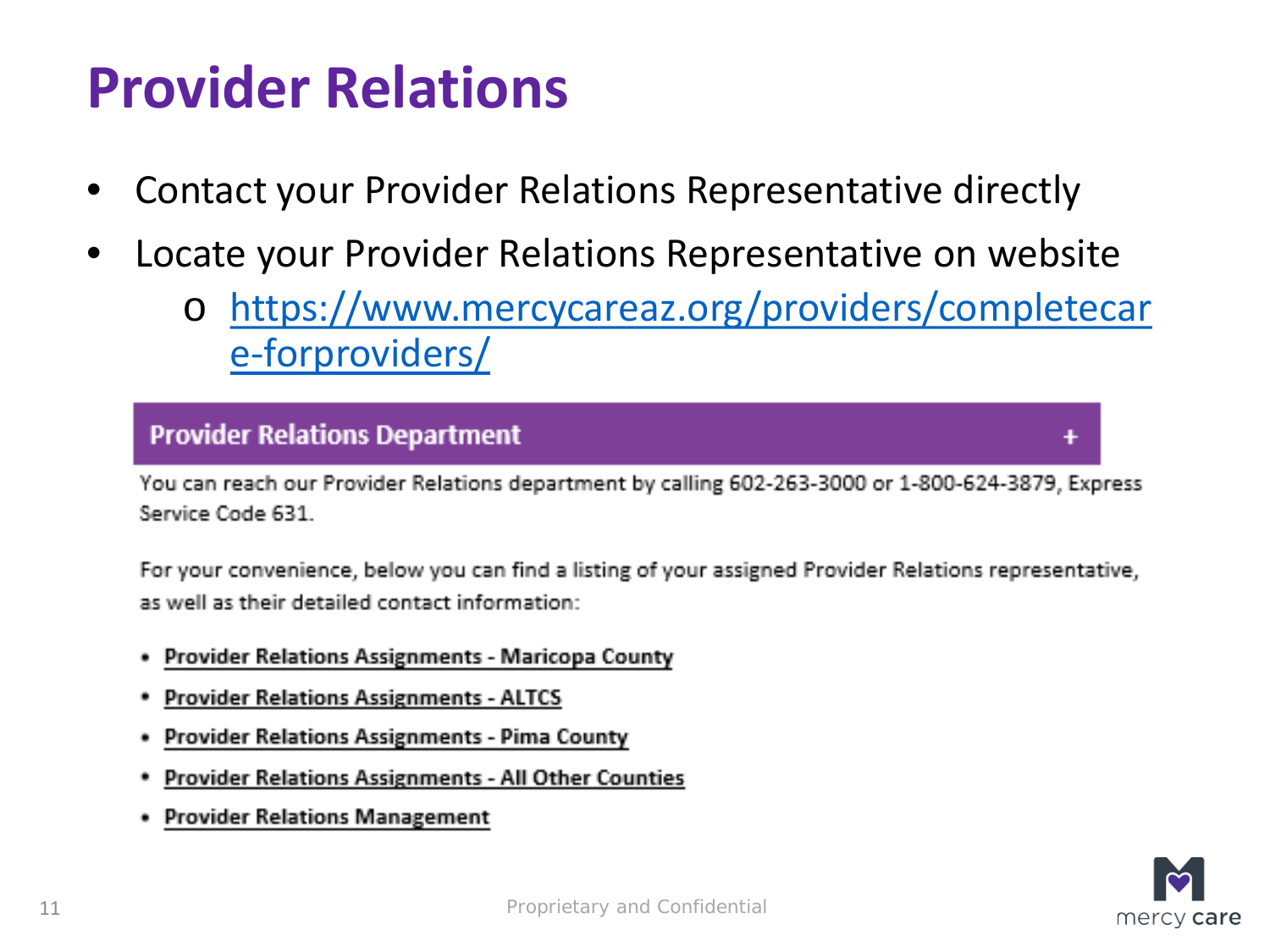#### **Questions**